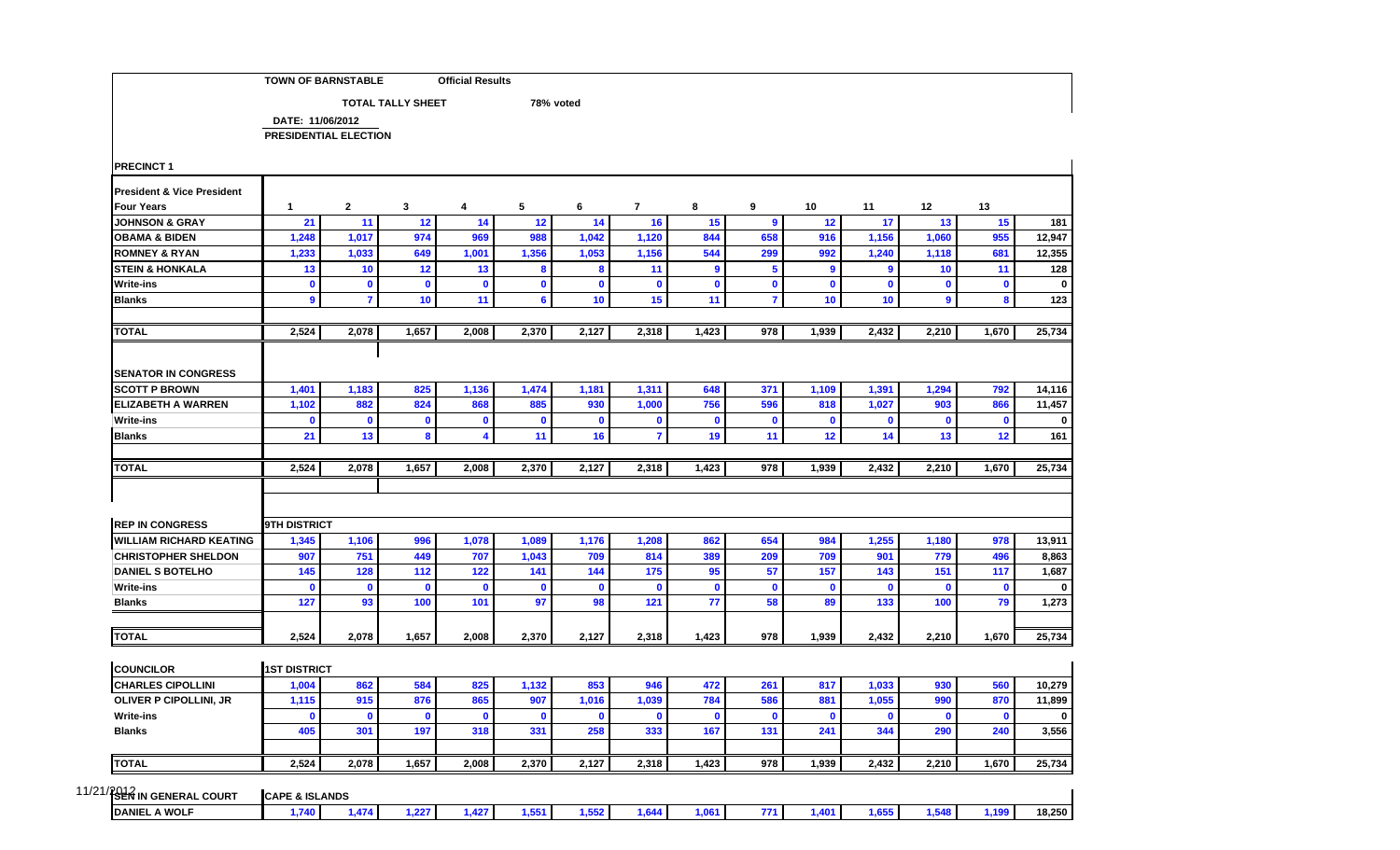| <b>Write-ins</b>                                             | $\mathbf 0$           | $\mathbf{0}$              | $\mathbf 0$    | $\mathbf 0$  | $\mathbf 0$             | $\mathbf 0$    | $\mathbf 0$  | $\mathbf 0$    | $\bullet$    | $\mathbf 0$          | $\mathbf 0$  | $\mathbf 0$  | $\mathbf 0$    | $\mathbf 0$  |
|--------------------------------------------------------------|-----------------------|---------------------------|----------------|--------------|-------------------------|----------------|--------------|----------------|--------------|----------------------|--------------|--------------|----------------|--------------|
| <b>Blanks</b>                                                | 784                   | 604                       | 430            | 581          | 819                     | 575            | 674          | 362            | 207          | 538                  | 777          | 662          | 471            | 7,484        |
|                                                              |                       |                           |                |              |                         |                |              |                |              |                      |              |              |                |              |
| <b>TOTAL</b>                                                 | 2,524                 | 2,078                     | 1,657          | 2,008        | 2,370                   | 2,127          | 2,318        | 1,423          | 978          | 1,939                | 2,432        | 2,210        | 1,670          | 25,734       |
|                                                              |                       |                           |                |              |                         |                |              |                |              |                      |              |              |                |              |
| <b>REP IN GEN'L COURT</b>                                    | <b>1ST BARNSTABLE</b> |                           |                |              |                         |                |              |                |              |                      |              |              |                |              |
| <b>CLEON H TURNER</b>                                        | 1,656                 |                           |                |              |                         |                |              |                |              |                      |              |              |                | 1,656        |
| <b>Write-ins</b>                                             | $\mathbf 0$           |                           |                |              |                         |                |              |                |              |                      |              |              |                | 0            |
| <b>Blanks</b>                                                | 868                   |                           |                |              |                         |                |              |                |              |                      |              |              |                | 868          |
|                                                              |                       |                           |                |              |                         |                |              |                |              |                      |              |              |                |              |
| <b>TOTAL</b>                                                 | 2,524                 | $\overline{0}$            | $\overline{0}$ | $\bf{0}$     | $\mathbf{0}$            | $\overline{0}$ | $\mathbf{0}$ | $\overline{0}$ | $\mathbf{0}$ | $\mathbf{0}$         | $\mathbf{0}$ | $\mathbf{0}$ | $\overline{0}$ | 2,524        |
|                                                              |                       |                           |                |              |                         |                |              |                |              |                      |              |              |                |              |
| <b>REP IN GEN'L COURT</b>                                    |                       | <b>2ND BARNS DISTRICT</b> |                | 1,421        | 1,505                   | 1,522          |              |                | 756          |                      |              |              |                |              |
| <b>BRIAN R. MANNAL</b><br><b>Write-ins-Demetrius Atsalis</b> |                       | 1,472                     | 1,210          | 11           | $\overline{\mathbf{2}}$ | 5              | 1,608<br>-1  | 1,049<br>6     | 5            | 1,372<br>$\mathbf 0$ |              |              | 1,180<br>9     | 13,095<br>57 |
| <b>Blanks</b>                                                |                       | 8<br>598                  | 10<br>437      | 576          | 863                     | 600            | 709          | 368            | 217          | 567                  |              |              | 481            | 5,416        |
|                                                              |                       |                           |                |              |                         |                |              |                |              |                      |              |              |                |              |
| <b>TOTAL</b>                                                 |                       | 2,078                     | 1,657          | 2,008        | 2,370                   | 2,127          | 2,318        | 1,423          | 978          | 1,939                |              |              | 1,670          | 18,568       |
|                                                              |                       |                           |                |              |                         |                |              |                |              |                      |              |              |                |              |
| <b>REP. IN GEN'L COURT</b>                                   |                       | <b>5TH BARNS DISTRICT</b> |                |              |                         |                |              |                |              |                      |              |              |                |              |
| <b>RANDY HUNT</b>                                            |                       |                           |                |              |                         |                |              |                |              |                      | 1,291        | 1,112        |                | 2,403        |
| <b>R PATRICK ELLIS</b>                                       |                       |                           |                |              |                         |                |              |                |              |                      | 962          | 929          |                | 1,891        |
| <b>Write-ins</b>                                             |                       |                           |                |              |                         |                |              |                |              |                      | $\mathbf{0}$ | $\mathbf{0}$ |                | 0            |
| <b>Blanks</b>                                                |                       |                           |                |              |                         |                |              |                |              |                      | 179          | 169          |                | 348          |
|                                                              |                       |                           |                |              |                         |                |              |                |              |                      |              |              |                |              |
| <b>TOTAL</b>                                                 |                       |                           |                |              |                         |                |              |                |              |                      | 2,432        | 2,210        |                | 4,642        |
|                                                              |                       |                           |                |              |                         |                |              |                |              |                      |              |              |                |              |
| <b>CLERK OF COURTS</b>                                       |                       |                           |                |              |                         |                |              |                |              |                      |              |              |                |              |
| <b>SCOTT W NICKERSON</b>                                     | 1,840                 | 1,567                     | 1,164          | 1,463        | 1,790                   | 1,582          | 1,724        | 986            | 649          | 1,464                | 1,807        | 1,660        | 1,166          | 18,862       |
| <b>Write-ins</b>                                             | $\mathbf 0$           | $\mathbf 0$               | $\mathbf 0$    | $\mathbf 0$  | $\mathbf 0$             | $\mathbf 0$    | $\mathbf 0$  | $\mathbf 0$    | $\mathbf{0}$ | $\mathbf 0$          | $\mathbf 0$  | $\mathbf 0$  | $\mathbf 0$    | $\mathbf 0$  |
| <b>Blanks</b>                                                | 684                   | 511                       | 493            | 545          | 580                     | 545            | 594          | 437            | 329          | 475                  | 625          | 550          | 504            | 6,872        |
|                                                              |                       |                           |                |              |                         |                |              |                |              |                      |              |              |                |              |
| <b>TOTAL</b>                                                 | 2,524                 | 2,078                     | 1,657          | 2,008        | 2,370                   | 2,127          | 2,318        | 1,423          | 978          | 1,939                | 2,432        | 2,210        | 1,670          | 6,872        |
|                                                              |                       |                           |                |              |                         |                |              |                |              |                      |              |              |                |              |
| <b>REGISTER OF DEEDS</b>                                     |                       |                           |                |              |                         |                |              |                |              |                      |              |              |                |              |
| <b>JOHN F MEADE</b>                                          | 1,806                 | 1,544                     | 1,162          | 1,472        | 1,777                   | 1,541          | 1,696        | 983            | 633          | 1,452                | 1,795        | 1,633        | 1,164          | 18,658       |
| <b>Write-ins</b>                                             | $\mathbf 0$           | $\mathbf 0$               | $\mathbf{0}$   | $\mathbf{0}$ | $\mathbf{0}$            | $\mathbf 0$    | $\mathbf 0$  | $\mathbf{0}$   | $\mathbf{0}$ | $\mathbf 0$          | $\mathbf{0}$ | $\mathbf 0$  | $\mathbf 0$    | $\mathbf 0$  |
| <b>Blanks</b>                                                | 718                   | 534                       | 495            | 536          | 593                     | 586            | 622          | 440            | 345          | 487                  | 637          | 577          | 506            | 7,076        |
|                                                              |                       |                           |                |              |                         |                |              |                |              |                      |              |              |                |              |
| <b>TOTAL</b>                                                 | 2,524                 | 2,078                     | 1,657          | 2,008        | 2,370                   | 2,127          | 2,318        | 1,423          | 978          | 1,939                | 2,432        | 2,210        | 1,670          | 25,734       |
|                                                              |                       |                           |                |              |                         |                |              |                |              |                      |              |              |                |              |
|                                                              |                       |                           |                |              |                         |                |              |                |              |                      |              |              |                |              |
| <b>COUNTY COMMISSIONER</b>                                   |                       |                           |                |              |                         |                |              |                |              |                      |              |              |                |              |
| <b>MARY PAT FLYNN</b>                                        | 1,017                 | 819                       | 733            | 829          | 890                     | 864            | 1,068        | 636            | 436          | 768                  | 930          | 880          | 724            | 10,594       |
| 11/21/2 <b>아 틴</b> LA R LYONS                                | 1,019                 | 774                       | 633            | 802          | 815                     | 831            | 912          | 581            | 429          | 690                  | 886          | 831          | 708            | 9,911        |
| <b>ERIC R STEINHILBER</b>                                    | 1,135                 | 959                       | 594            | 876          | 1,217                   | 923            | 1,003        | 476            | 277          | 869                  | 1,115        | 965          | 621            | 11,030       |
|                                                              |                       |                           |                |              |                         |                |              |                |              |                      |              |              |                |              |